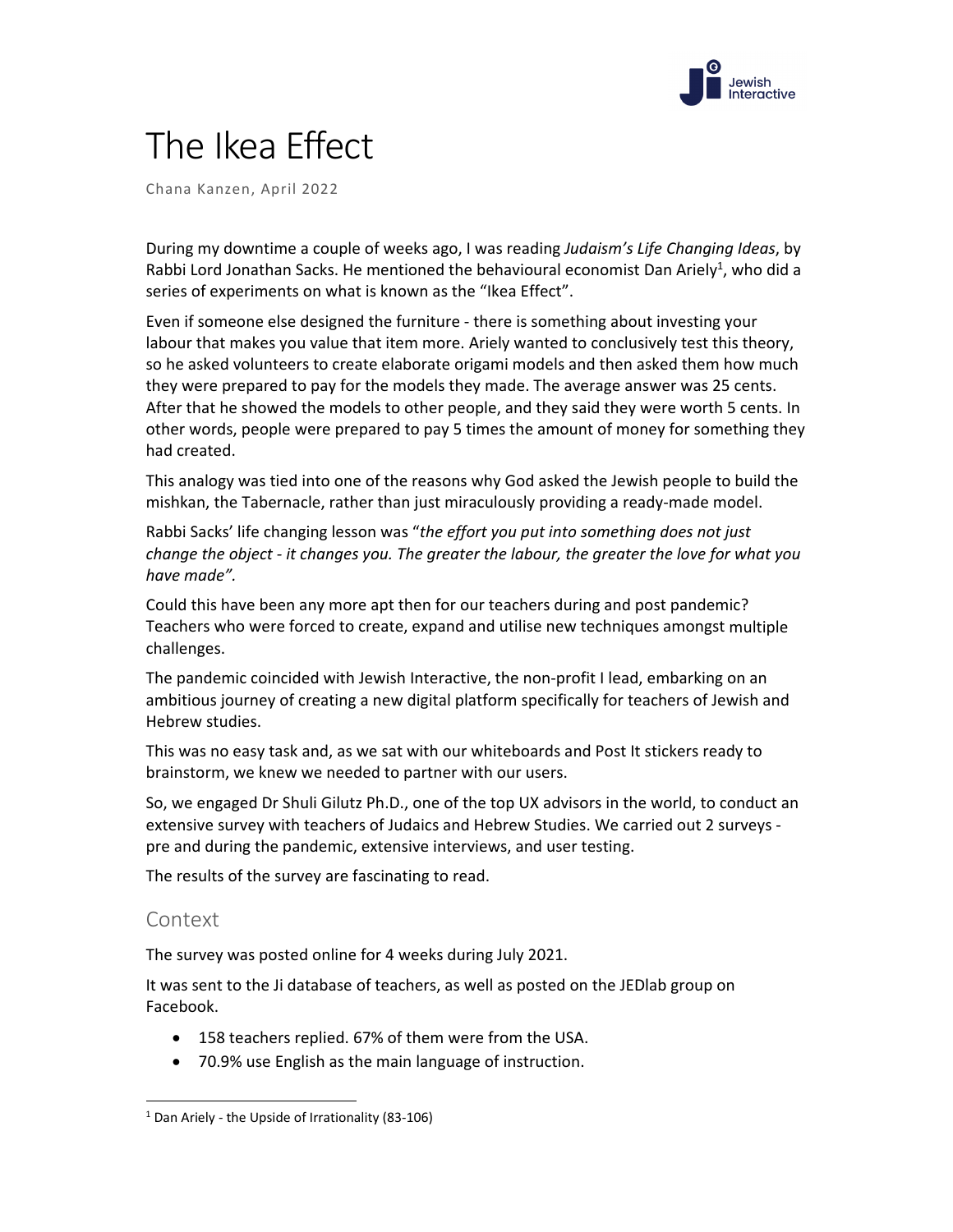- 22% use Hebrew as the main language of instruction.
- 38.6 % taught Grades 3-6.
- 60% had never used Ji apps and platforms before.
- A massive 67% had been teaching for 15 yrs+. (Another article should be focused on this!)
- 31% of the teachers were in supplementary education and 44 % were in Jewish Day schools.

# **Please see some their responses below:**

1. **We asked teachers about their use of technology during the pandemic and how it had changed.** An overwhelming **90% of teachers** said they changed their tech use after the pandemic.



# **2. What were your delight points during the pandemic?**

- Staying home and working
- Everybody could eat, drink and use the WC whenever they wanted
- The kids loved Ji and I learned many new skills
- No travel time
- Smaller classes
- Having the ability to teach anywhere and everywhere. Using the Ji Tap resources to augment textbooks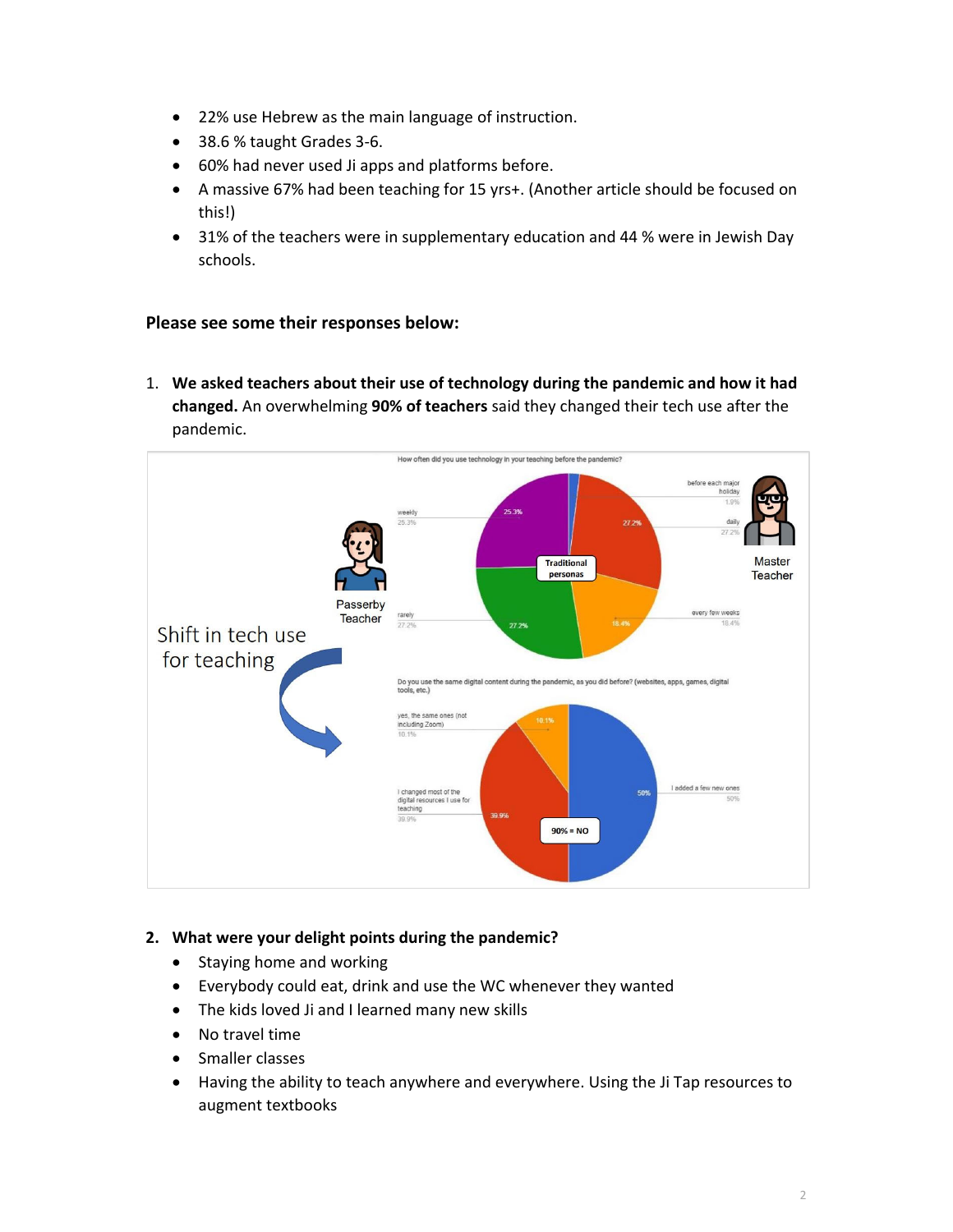- Less intense on standards, more about the experience
- Immediate feedback
- Resources at your fingertips
- Being able to play games to learn
- Google Classroom was useful and efficient tool
- To find excellent and attractive material just as the level of my students
- Being able to offer more differentiated instruction
- It was very easy to do a flipped classroom.
- Students became better independent learners
- Becoming an online community
- Being welcomed into the student's homes
- Being able to get children to work independently
- It was great to see the students succeed despite all of the challenges
- Personal interaction with kids online
- Kids were much more appreciative of spending time together in person
- Seeing them become more confident as on-line contributors
- Getting to know students differently
- That the children could share more about their home life
- The students could study on their own at their own pace with my guidance
- Having families helping children during class
- Students who were shy and didn't talk in person became more talkative online.
- Being able to invite guests to join the class -grandparents, parents, siblings, dogs
- Anonymous student questions in private chat ‐ There were some kids who would type insightful comments into the chat who may not have raised their hand to say those comments in person
- Knowing that parents got to hear the hard work I put into teaching
- Prayer karaoke
- The Mute option!
- 3. **When we asked about some of the challenges, some of the most popular responses were**:
	- Learning how everything worked and finding all the websites that would be useful
	- Having to make time to find tools and trying to discern which tools are most effective
	- Zoom fatigue some students stopped coming because of this
	- Keeping students focus
	- Lack of social interaction
	- IT limitations internet connections /wifi
	- Online education was not suitable for kindergarten age
	- Hybrid sessions didn't work ‐ having some in person and some online was challenging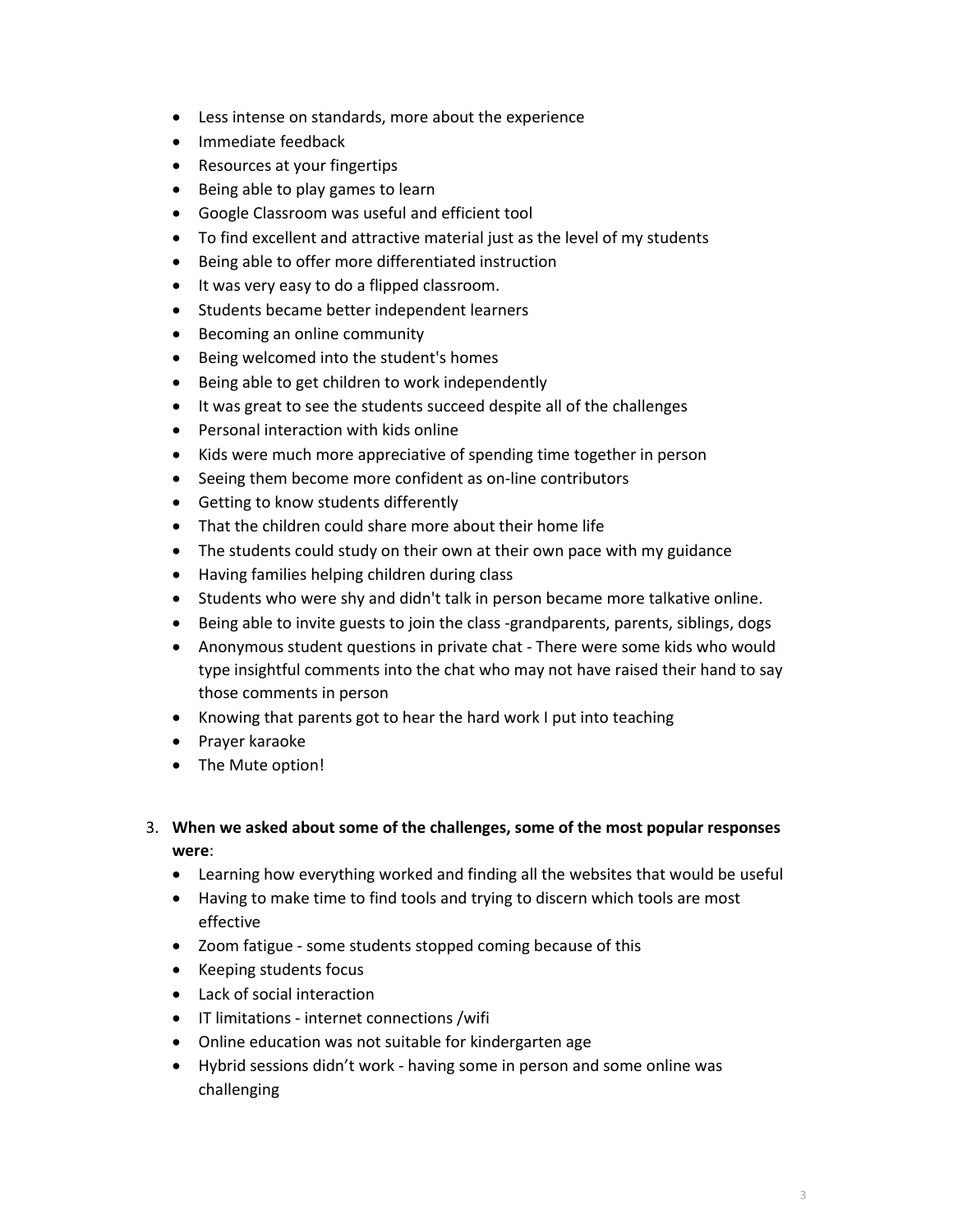- 4. **We asked teachers what some of the strategies were that they used for dealing with the challenges of online school**:
	- Planning ahead
	- Shorter lessons
	- Staying calm and also humour
	- Letting students know that it's OK to make mistakes
	- Good communication with parents
	- Allowing social time online
	- Giving super clear instructions
	- Give students more freedom to seek out their own tools and learn so students feel they are being proactive about their education
- 5. **We asked teachers to share some specific teaching strategies that they were successful with:**
	- Break out rooms
	- Video and web links within the curriculum
	- Teaching using games
	- Use the chat function
	- Ask students for "help"
	- Students to create/post own projects
	- Gamifying content
	- Use of Mixing media sources- Discussions. videos, questionnaires
- 6. As we were building a new platform at the time, **we asked teachers what they wanted from digital tools in the future** and divided them into technology specific, content specific and platform specific.

#### Tech‐specific requirements:

- Better connectivity is key
- Tools that don't require high bandwidth
- A platform where the children cannot say that something didn't load or that they couldn't log in.

A major factor in the pandemic was simply the lack of wifi connectivity ‐ something schools and families have started to invest in to ensure better access in the future. Logging in was also a huge barrier to entry, with students forgetting passwords and taking up teacher's time trying to access content.

#### Content‐specific requirements:

- We need platforms designed for instruction and not just to solidify knowledge
- More Jewish content for existing programs with open libraries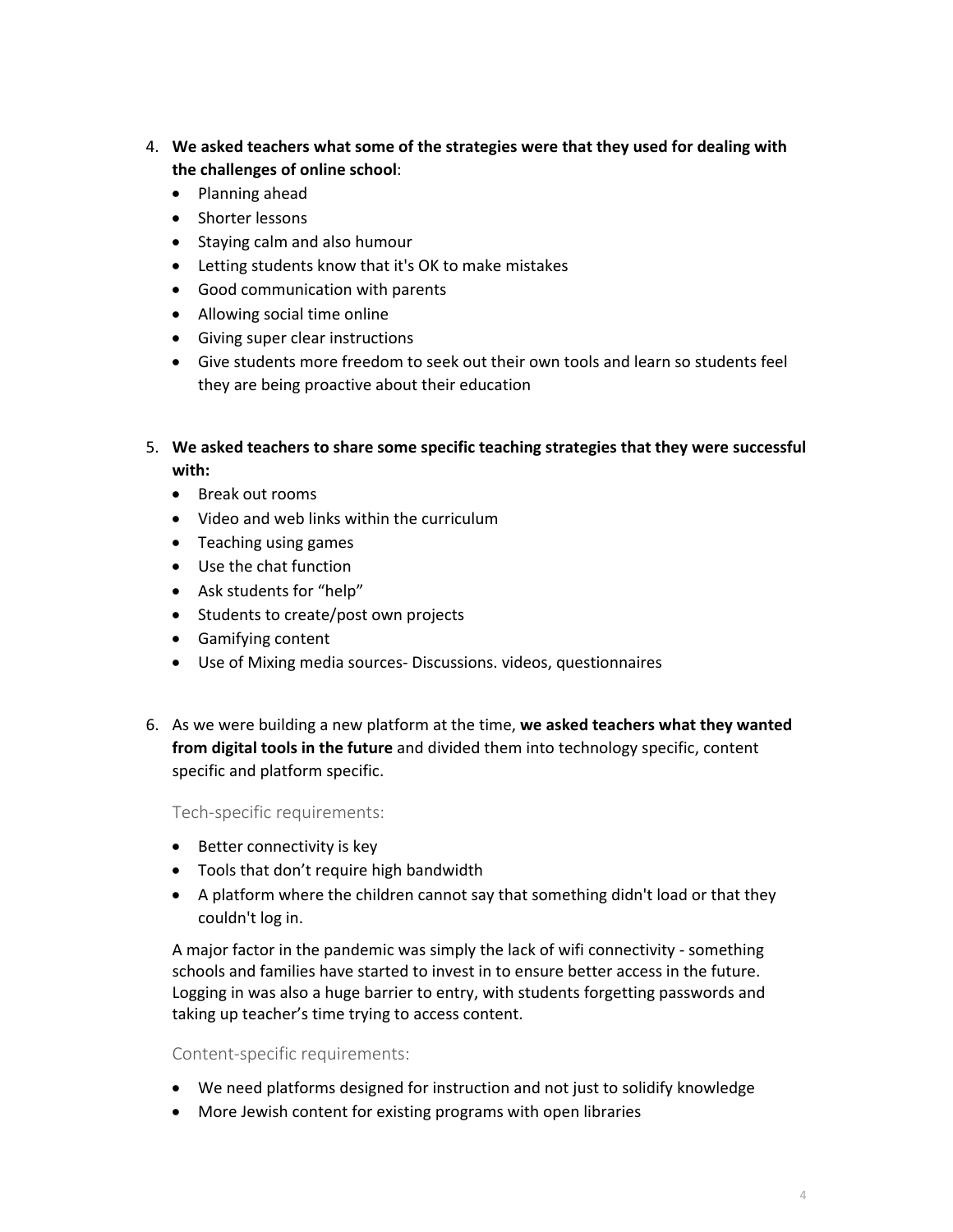- Tools that students can access easily without reading/writing
- Age-appropriate content

# Platform specific requirements:

- I would like to find everything in the same place. The material must be perfectly classified by age and by the students' native language. In addition, it is necessary that it be a material that carries a constructive sequence introducing the new concepts with the bases of what has already been learned. In other words, sequentially.
- I want a Modular platform to be able to pull out different pieces as needed.
- I would like the ability to group activities into subjects, an outline with the types of activities listed.
- It needs to have flexibility and the ability to be individualized.
- Leveling.
- I want an easy way to share resources with other teachers.
- Clearer instructions for those who need it. Someone to demonstrate slowly how the tool works.
- We need more support and information.
- To be more user friendly. To help me plan my learning journey and to add more creative easy tools to achieve that goal.
- Easy access, easy to use, quick success.
- Assessment tools.

We studied these answers and then worked with teachers hard over the past 18 months in combination with some of the top developers, UX and UI teams and pedagogical experts to create JIGZI.

# Jigzi's focus is "Learning Through Creation"

We have empowered our teachers to create and search for content that is specific to their needs, whilst uncompromising on ease of access, usability and operability. Use of advanced AI technology and a unique backend filtering system, means that teachers can find content that is right for them whatever their needs, language, age, subject. And if teachers can't find the exact content they want, they can create content using some of the most advanced Hebrew text tools on any platform, in easy steps.

We called the platform Jigzi as its main focus is to create **JIG**s ‐ **J**ewish **I**nteractive **G**ames and the 'Jigglings' are our characters who help those who may be uncomfortable along their creation journey.

Jigzi, a free open‐source platform, has been a labour of love with our team working tirelessly during the pandemic, behind the scenes, as Covid intensely magnified the absolute importance of this mission.

Ji was established in 2012. After 10 years in the field, Ji saw our teacher heroes over the past two years, listened to their struggles, learnt from their innovation and, together with our